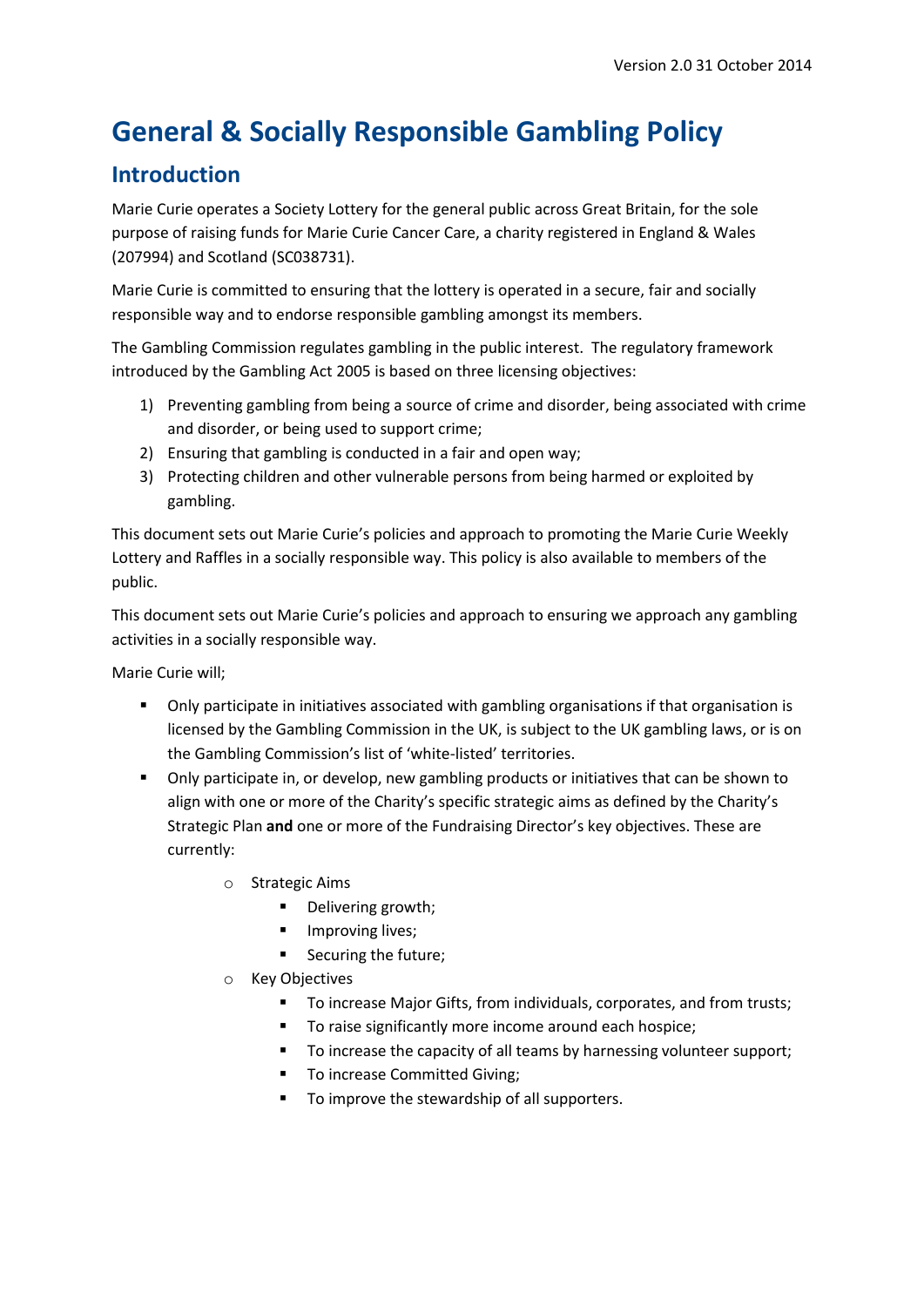- Ensure that an identified individual within Marie Curie Cancer Care is charged with ensuring that any MCCC Game complies with the Gambling Commission's guidelines and regulations and the terms of any licences issued and acts as the Responsible Person.
- **Proactively ensure that all employees and any volunteers directly associated with the** Charity's licenced gambling products are aware of the procedures contained within this document and are sufficiently trained to operate or participate in operating Games in a Socially Responsible manner.
- Further develop this document in the light of future developments that might arise, particularly any further amendments to the Licencing Conditions and Codes of Practice.
- Ensure that any third party organisation engaged by Marie Curie Cancer Care to operate Games on the Charity's behalf have a suitable policy covering Socially Responsible Gambling.
- Further, Marie Curie will ensure that its Games and the processes and procedures used to manage its Game conform to our published policies with regard to cash handling, income processing, money laundering, staff selection (including CRB checks, where necessary), data protection and freedom of information.

## **Preventing gambling from being a source of crime and disorder**

Marie Curie will;

- **EXEL A** Refuse to contract with potential suppliers or providers of Games if the charity has any uncertainties regarding any potential or actual criminal activities that may be associated with any individual or organisation.
- **Refuse to be associated with the proposed structure and operation of any potential Games** scheme or other gambling activity that could potentially breach the law.
- Utilise preferred suppliers of reputable status, taking into account previous experience, personal recommendations or subsequent investigations and analysis by the charity.
- **Take up the references offered by prospective employees and volunteers, particularly for** Finance and Administration staff.
- Maintain on-going monitoring of all staff, particularly with a view to their direct or indirect association with potential criminal activities, inclusive of restricted access to charity buildings and premises, passwords, safes, key safes, locked cupboards, computer networks and Internet access.
- Monitor all staff responsible for cash handling and Game payment processing.
- Refuse to enrol any potential Game Member into any Marie Curie Game scheme, if the charity has any uncertainties regarding any potential or actual criminal activities that a potential or current Game Member may be associated with.
- Cancel the membership or participation of any Game Member of whom we suspect criminal or fraudulent activity in relation to their Game participation.
- Record any incidents of suspected fraudulent or criminal behaviour, with relation to the game, for future reference.
- Communicate in writing with new and current Game Members, in order to keep them advised regarding their Game membership status and in particular regarding procedures associated with Game payments.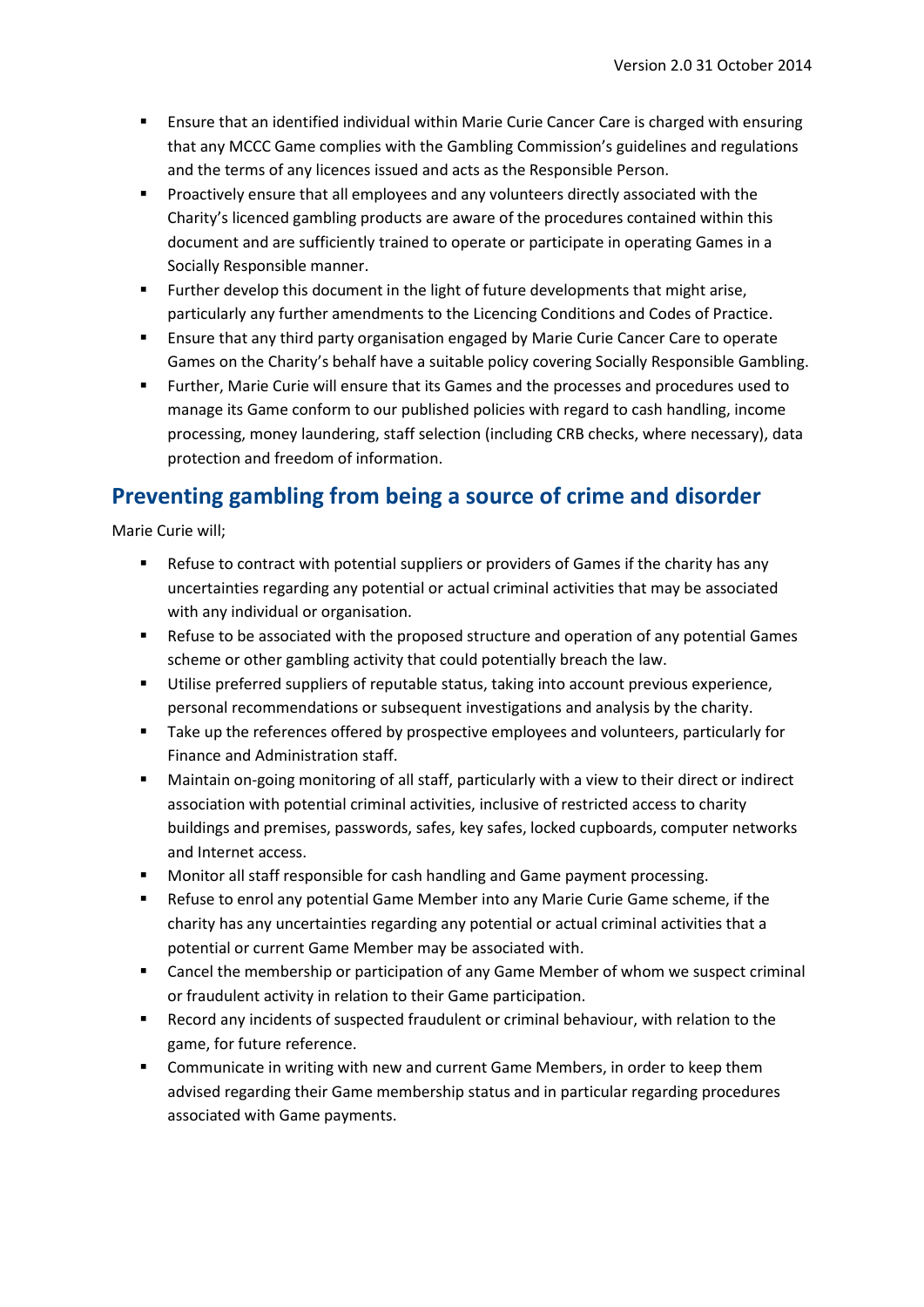- Maintain independent cross checking and monitoring of all staff, particularly those with responsibility for cash handling and Game payment processing, by colleagues and staff from other departments.
- **Endeavour to confirm the legitimacy of any potential Game members who wish to take out** more than 25 Game Entries, at any one time or within any Game period.
- Ensure all Game Administration complies with the Proceeds of Crime Act. Penny Laurence-Parr, General Counsel, is the nominated officer to report suspicious activity to.
- Call the police if criminal activities are suspected.

### **Ensuring that gambling is conducted in a fair and open way**

Marie Curie will;

- Investigate any possible disputes over winnings expeditiously and notify all parties involved in the dispute of the findings.
- Various Winners lists will be published on Marie Curie Internet sites (and retained for a period of at least 6 months following the date of the respective draw) and made available to participants in writing on request.
- Ensure that all Marie Curie Cancer Care Games utilise a strict set of rules, which will be approved by the charity. These rules will be reviewed typically on an annual basis and will be permanently available to all potential and actual Game members.
- Always make the very best endeavours to ensure that any Game entries e.g. New Members' applications or renewal payments, received in the current week actually play in that week's Game.
- **Monitor standard written communications between the charity and the Game members on** at least an annual basis, even if Game scheme changes since the previous upgrade were not expected to have required any changes to the standard letters.
- Informally monitor non-standard written communications and verbal communication between staff and Game members.
- Publish rules for our Games on our website and the reverse of Game tickets. All entry forms will carry information on obtaining the full set of terms and conditions for the relevant Game.
- Make available printed versions of rules and terms and conditions on request.
- In the event of a complaint or dispute about winnings, our Fundraising Complaints Procedure is followed. Upon escalation, should the complaint or dispute not be resolved, we will seek the assistance of the independent arbitration service offered through our Lotteries Council membership.
- All breaches of the Gambling Act (2005) and the Licencing Conditions & Codes of Practice will be kept by the Responsible Person.

# **Ensuring that children and other vulnerable persons will be protected from being harmed or exploited by gambling**

Marie Curie will;

 Ensure that all forms of Game membership application e.g. paper based or electronic Game Application Forms, contain a prominent declaration statement to the effect that the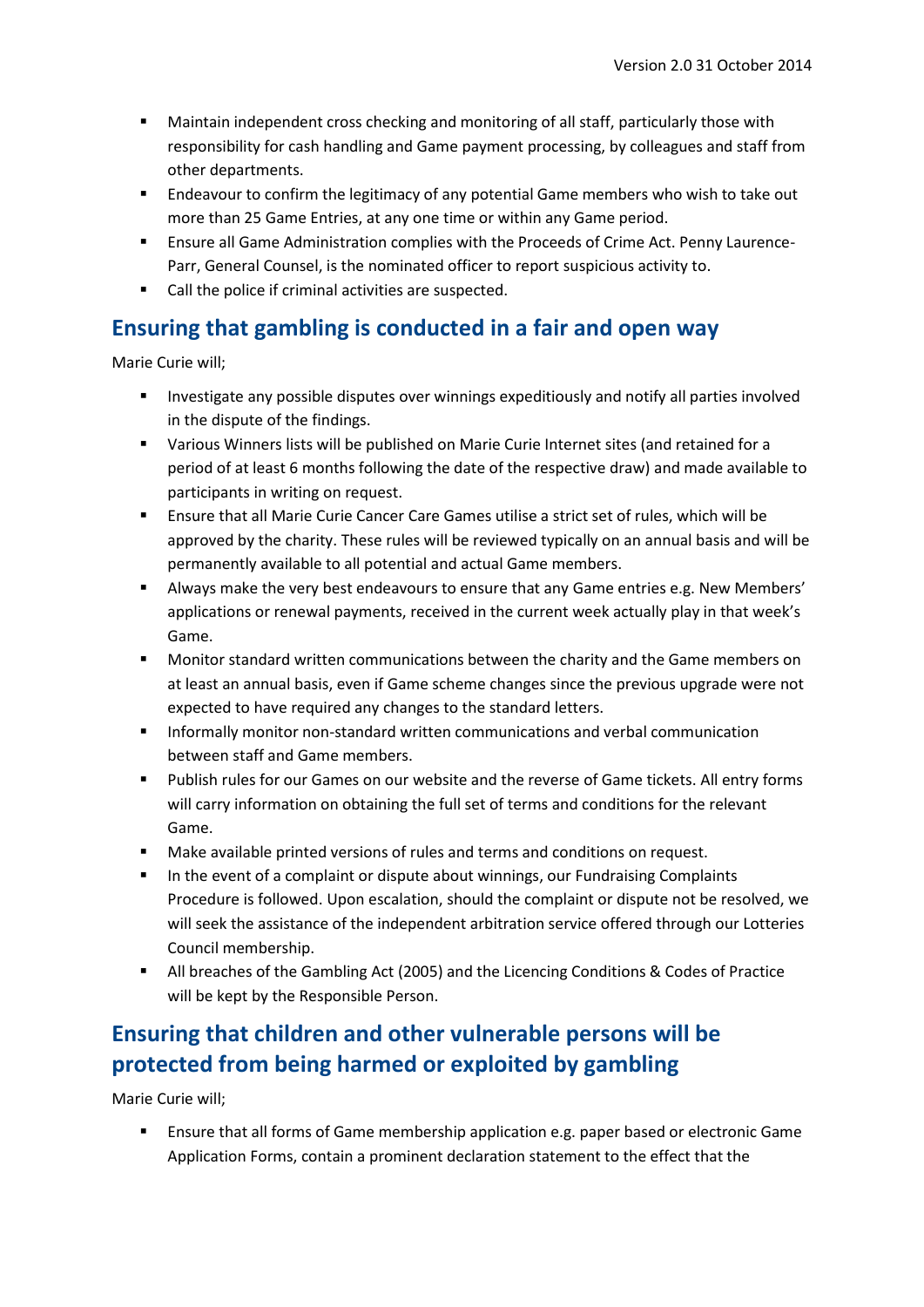prospective member is 16 years or over. The minimum age for play will be detailed on all tickets and entry forms.

- Reserve the right to ask for proof of age from any customer, and customer accounts may be suspended until satisfactory proof of age is provided. If for whatever reason, any individual suspected of being under the age of 16 upon winning, will need to provide proof of their age or any winnings will be forfeited.
- Ensure that the rules for Games adequately and effectively advertise the legal age limits.
- Require all sales staff to ask new Game members to confirm that they are over the age of 16 before continuing their application.
- Advise all staff to politely refuse to accept any Game entries from children who have been discovered to be under 16, explaining that the operation of the Game is covered in law by the Gambling Act 2005, which prevents any person under that age from taking part in any gambling activities.
- **Informally monitor non-standard written communications and verbal communication** between staff and children who have been discovered to be under 16.
- Ensure that all data used from our existing database for the purpose of supplying Game tickets excludes anyone under the legal age limit of 16 years.
- Any participant who provides dishonest information regarding their age will automatically forfeit the right to any prize.
- Any participant who is found to be under 16 years of age will have any monies paid for their Game tickets returned to them.
- All attempted breaches of underage gambling will be recorded.

### **Self-exclusion from Games or promotion**

Marie Curie will;

- **•** Continue to recognise the need to provide a mechanism for members of the public or Game Members to exclude themselves from further participation in Games or the marketing thereof.
- On request, close any player's game memberships for a minimum period of six months. No further tickets or Game correspondence will be sent until the Game Member requests to revoke their self-exclusion. We will not revoke a self-exclusion until a period of six months has passed since the exclusion was requested. We reserve the right not to revoke a selfexclusion where we suspect problem gambling.
- All self-exclusions will be recorded.
- In the event that we receive a request from a vulnerable person's carer we will record this information and act upon it. Should the person have been sent one of our Game packs as a result of their details being supplied to us through a cold list, we will make every effort to have that person's details removed from the list owner's mailing records.
- We will provide any Game member with a full history of their membership, including complete payment and winnings history upon request.

# **The promotion of socially responsible gambling**

Marie Curie will;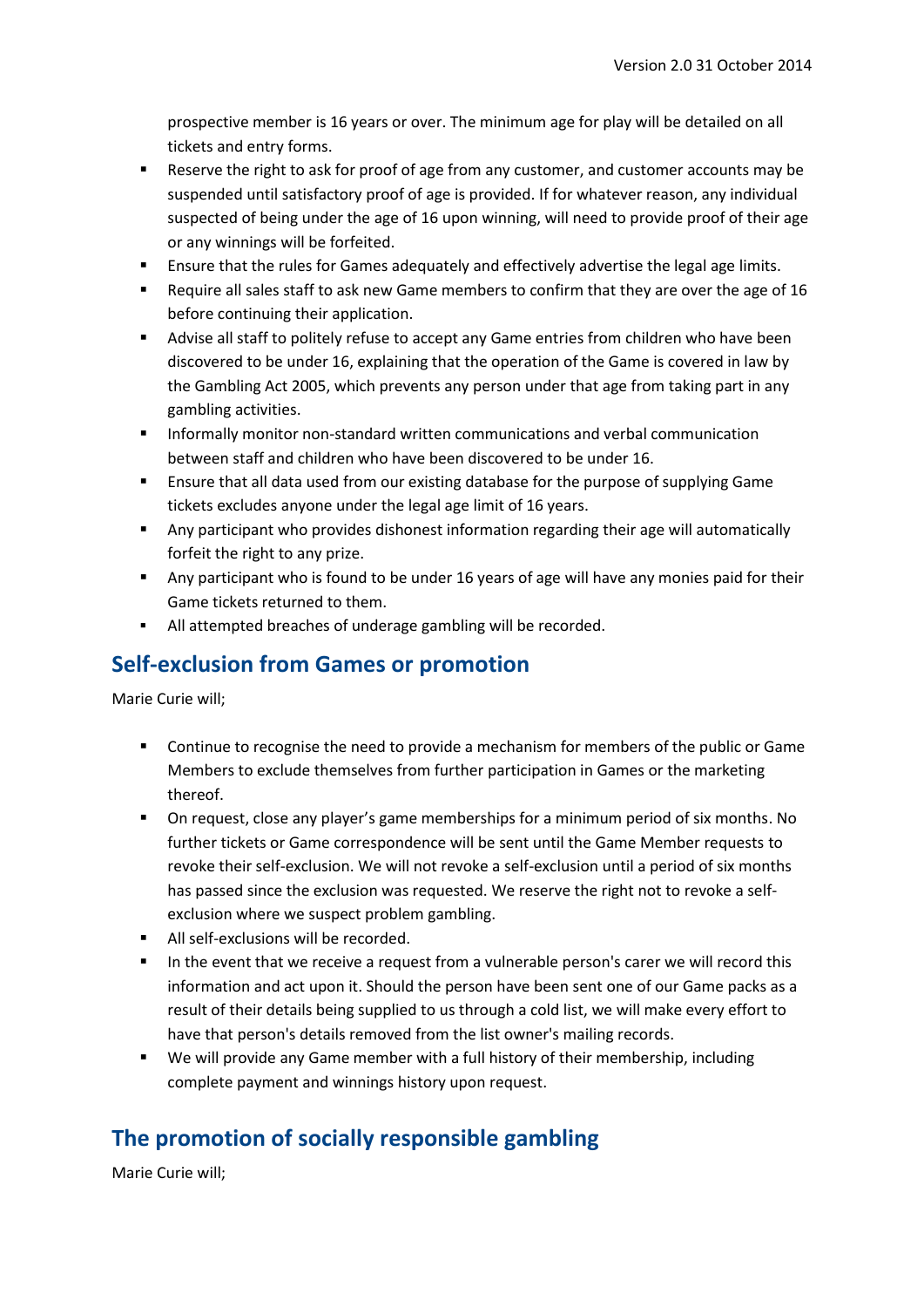- Remain committed to financially supporting efforts to tackle problem gambling, through continued membership of the Lotteries Council, which makes a contribution to the Responsible Gambling Trust on behalf of all members. The Responsible Gambling Trust raises funds to support its research, education, and the treatment of problem gambling.
- **Ensure that all forms of Game membership application e.g. paper based or electronic Game** Application Forms, contain information about places to get help for problem gambling from.
- Ensure that the rules for Games adequately and effectively provide information about where people can get help for problem gambling from.
- Ensure that all paid up entries into a Game receive an equal chance of winning.
- Advise all staff involved in Game promotion to politely refuse to accept any Game entries from suspected problem gamblers and ensure that all staff involved in Game promotion know where suspected problem gamblers can get assistance from.
- Advise staff to postpone potential acceptance of any Game entries from prospective Game members who are suspected of being under the influence of drink or drugs or who are incoherent and potentially senile, or indeed potentially suffering from a mentally related illness. Staff could for example advise potential Game members to complete an Application Form later, at their leisure, possibly utilising the help of a family friend or relative.
- **Informally monitor non-standard written communications and verbal communication** between staff and suspected problem gamblers, or those suspected of being under the influence of drink or drugs or who are incoherent and potentially senile, or indeed potentially suffering from a mentally related illness.
- Endeavour to confirm the legitimacy of any potential Game members who wish to take out more than 25 Game Entries at any one time or within any one Game period.
- **Incorporate on our website, all our policies and procedures about our Games. Within this** section we will display the pages about responsible gambling and include the helpline and website details for organisations such as GamCare for people to refer to should they need further help with problem gambling.
- We make it clear in writing that anyone who receives our Game tickets may ignore them. If they do not wish to be included in any future Draws, this information can be captured on our database.
- Abide by the following statements:

#### *Responsible Gambling*

Whilst the majority of people do gamble within their means, for some gambling can become a problem. It may help you to keep control to remember the following:

- Gambling should be entertaining and not seen as a way of making money
- Avoid chasing losses
- Only gamble what you can afford to lose
- Keep track of the time and amount you spend gambling
- If you want to have a break from gambling you can use our self-exclusion option by emailing us at gaming@mariecurie.org.uk with your name, address and membership number(s). We will then close your membership(s) for a minimum period of 6 months, during which time it will not be possible for the account(s) to be re-opened for any reason.
- If you need to talk about problem gambling then please contact Gamble Aware,